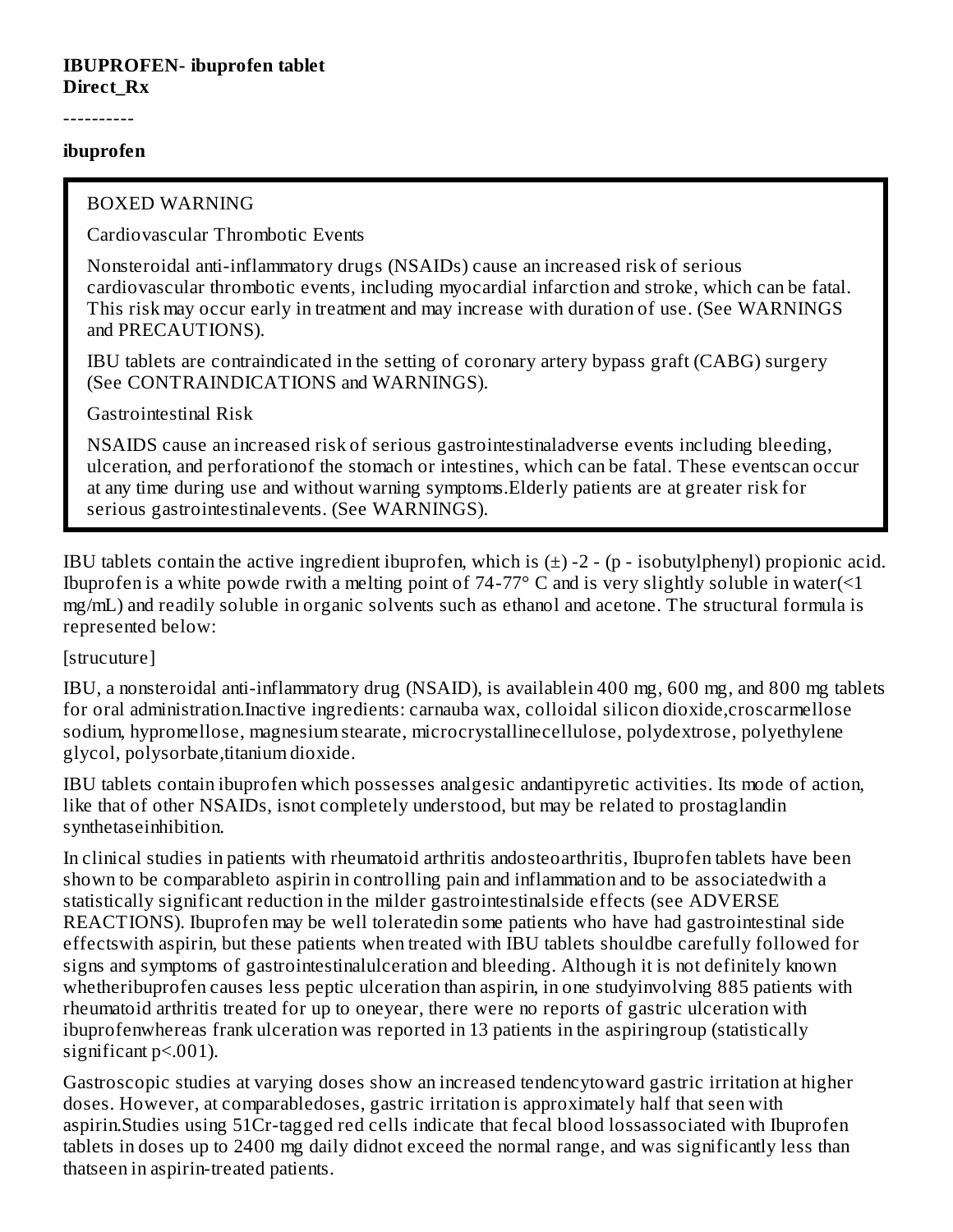In clinical studies in patients with rheumatoid arthritis, Ibuprofenhas been shown to be comparable to indomethacin in controlling thesigns and symptoms of disease activity and to be associated with astatistically significant reduction of the milder gastrointestinal (see ADVERSE REACTIONS) and CNS side effects.

Ibuprofen may be used in combination with gold salts and/or corticosteroids.

Controlled studies have demonstrated that Ibuprofen is a more effective analgesic than propoxyphene for the relief of episiotomy pain, pain following dental extraction procedures, and for the relief ofthe symptoms of primary dysmenorrhea.

In patients with primary dysmenorrhea, Ibuprofen has been shown to reduce elevated levels of prostaglandin activity in the menstrualfluid and to reduce resting and active intrauterine pressure, as well asthe frequency of uterine contractions. The probable mechanism ofaction is to inhibit prostaglandin synthesis rather than simply to provide analgesia.

## Pharmacodynamics

In a healthy volunteer study, ibuprofen 400 mg given once daily, administered 2 hours prior to immediate-release aspirin (81 mg) for 6 days, showed an interaction with the antiplatelet activity of aspirin as measured by % serum thromboxane  $82$  (Tx82) inhibition at 24 hours following the day-6 aspirin dose [53%]. An interaction was still observed, but minimized, when ibuprofen 400 mg given once-daily was administered as early as 8 hours prior to the immediate-release aspirin dose [90.7%]. However, there was no interaction with the antiplatelet activity of aspirin when ibuprofen 400 mg, given once daily, was administered 2 hours after (but not concomitantly, 15 min, or 30 min after) the immediate-release aspirin dose [99.2%].

In another study, where immediate-release aspirin 81 mg was administered once daily with ibuprofen 400 mg given three times daily (1, 7, and 13 hours post-aspirin dose) for 10 consecutive days, the mean % serum thromboxane 82 (Tx82) inhibition suggested no interaction with the antiplatelet activity of aspirin [98.3%]. However, there were individual subjects with serum Tx82 inhibition below 95%, with the lowest being 90.2%.

When a similarly designed study was conducted with enteric-coated aspirin, where healthy subjects were administered enteric-coated aspirin 81 mg once daily for 6 days and ibuprofen 400 mg three times daily (2, 7 and 12 h post-aspirin dose) for 6 days, there was an interaction with the antiplatelet activity at 24 hours following the day-6 aspirin dose [67%]. [See Precautions/Drug Interactions].

# Pharmacokinetics

The ibuprofen in IBU tablets is rapidly absorbed. Peak serum ibuprofen levels are generally attained one to two hours after administration.With single doses up to 800 mg, a linear relationship exists between amount of drug administered and the integrated area underthe serum drug concentration vs time curve. Above 800 mg, however,the area under the curve increases less than proportional to increases in dose. There is no evidence of drug accumulation or enzyme induction.

The administration of Ibuprofen tablets either under fasting conditions or immediately before meals yields quite similar serum ibuprofen concentration-time profiles. When Ibuprofen is administered immediately after a meal, there is a reduction in the rate of absorption but no appreciable decrease in the extent of absorption.The bioavailability of the drug is minimally altered by the presence of food.

A bioavailability study has shown that there was no interference with the absorption of ibuprofen when given in conjunction with anantacid containing both aluminum hydroxide and magnesium hydroxide.

Ibuprofen is rapidly metabolized and eliminated in the urine. The excretion of ibuprofen is virtually complete 24 hours after the last dose. The serum half-life is 1.8 to 2.0 hours.

Studies have shown that following ingestion of the drug, 45% to79% of the dose was recovered in the urine within 24 hours as metabolite A (25%), (+)-2-[p-(2hydroxymethyl-propyl) phenyl] propionic acid and metabolite B (37%), (+)-2-[p-(2carboxypropyl)phenyl]propionic acid; the percentages of free and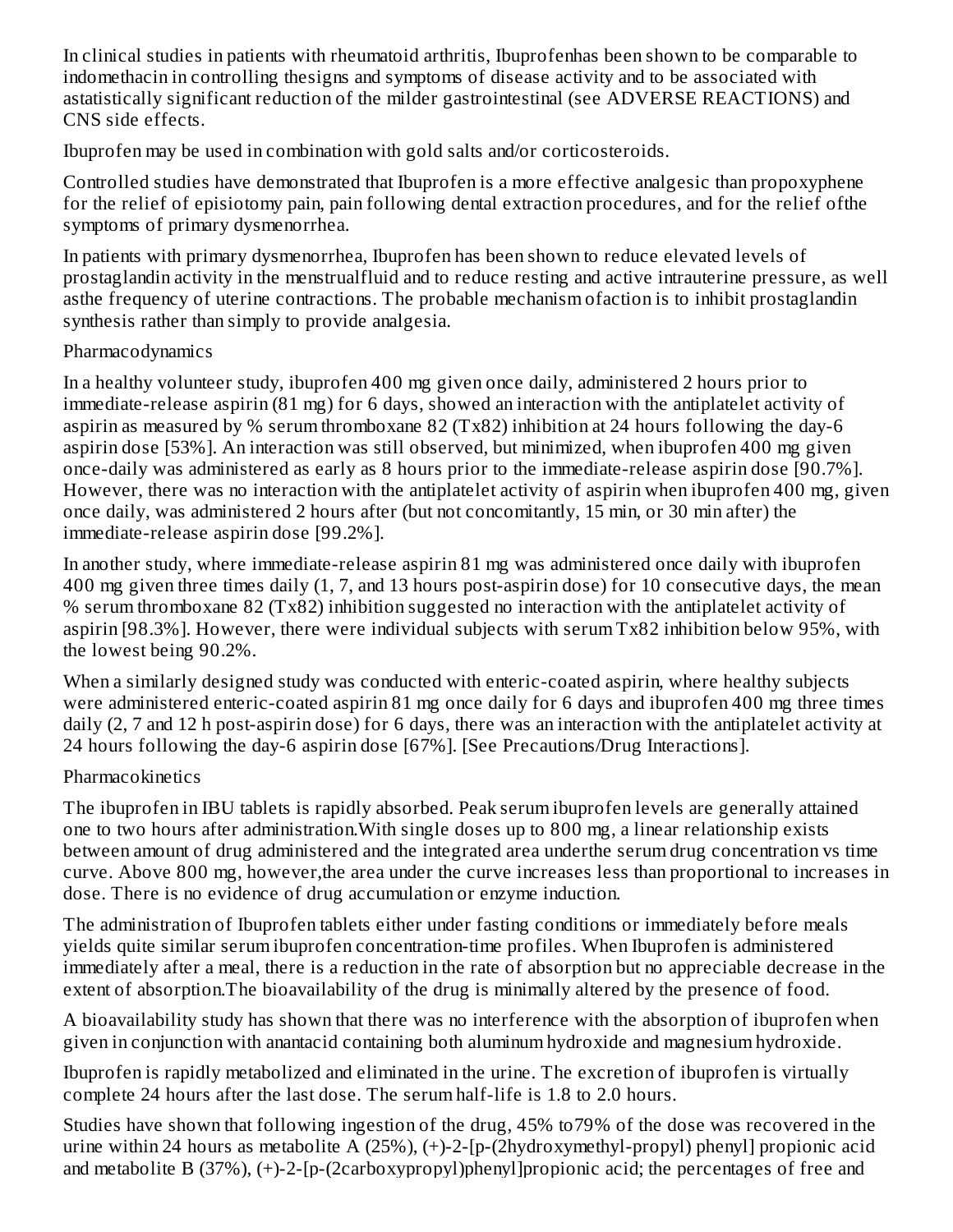conjugated ibuprofen were approximately 1% and 14%, respectively.

Carefully consider the potential benefits and risks of Ibuprofentablets and other treatment options before deciding to use Ibuprofen.Use the lowest effective dose for the shortest duration consistent withindividual patient treatment goals (see WARNINGS).

IBU tablets are indicated for relief of the signs and symptoms of rheumatoid arthritis and osteoarthritis.

IBU tablets are indicated for relief of mild to moderate pain.

IBU tablets are also indicated for the treatment of primary dysmenorrhea.

Controlled clinical trials to establish the safety and effectiveness of IBU tablets in children have not been conducted.

IBU tablets are contraindicated in patients with known hypersensitivityto ibuprofen.

IBU tablets should not be given to patients who have experienced asthma, urticaria, or allergic-type reactions after taking aspirin orother NSAIDs. Severe, rarely fatal, anaphylactic-like reactions to NSAIDs have been reported in such patients (see WARNINGS, Anaphylactoid Reactions, and PRECAUTIONS, Preexisting Asthma).

IBU tablets are contraindicated in the setting of coronary artery bypass graft (CABG) surgery(see WARNINGS).

# CARDIOVASCULAR EFFECTS

# Cardiovascular Thrombotic Events

Clinical trials of several COX-2 selective and nonselective NSAIDs of up to three years duration have shown an increased risk of serious cardiovascular (CV) thrombotic events, including myocardial infarction (MI), and stroke, which can be fatal. Based on available data, it is unclear that the risk for CV thrombotic events is similar for all NSAIDs.The relative increase in serious CV thrombotic events over baseline conferred by NSAID use appears to be similar in those with and without known CV disease or risk factors for CV disease. However, patients with known CV disease or risk factors had a higher absolute incidence of excess serious CV thrombotic events, due to their increased baseline rate. Some observational studies found that this increased risk of serious CV thrombotic events began as early as the first weeks of treatment. The increase in CV thrombotic risk has been observed most consistently at higher doses.

To minimize the potential risk for an adverse CV event in NSAID-treated patients, use the lowest effective dose for the shortest duration possible. Physicians and patients should remain alert for the development of such events, throughout the entire treatment course, even in the absence of previous CV symptoms. Patients should be informed about the symptoms of serious CV events and the steps to take if they occur.

There is no consistent evidence that concurrent use of aspirin mitigates the increased risk of serious CV thrombotic events associated with NSAID use. The concurrent use of aspirin and an NSAID, such as ibuprofen, increases the risk of serious gastrointestinal (GI) events (see WARNINGS).

Status Post Coronary Bypass Graft (CABG) Surgery Two large, controlled clinical trials of a COX-2 selective NSAID for the treatment of pain in the first 10-14 days following CABG surgery found an increased incidence of myocardial infarction and stroke. NSAIDs are contraindicated in the setting of CABG (see CONTRAINDICATIONS).

Post-MI Patients Observational studies conducted in the Danish National Registry have demonstrated that patients treated with NSAIDs in the post-MI period were at increased risk of reinfarction, CVrelated death, and all-cause mortality beginning in the first week of treatment. In this same cohort, the incidence of death in the first year post MI was 20 per 100 person years in NSAID-treated patients compared to 12 per 100 person years in non-NSAID exposed patients. Although the absolute rate of death declined somewhat after the first year post-MI, the increased relative risk of death in NSAID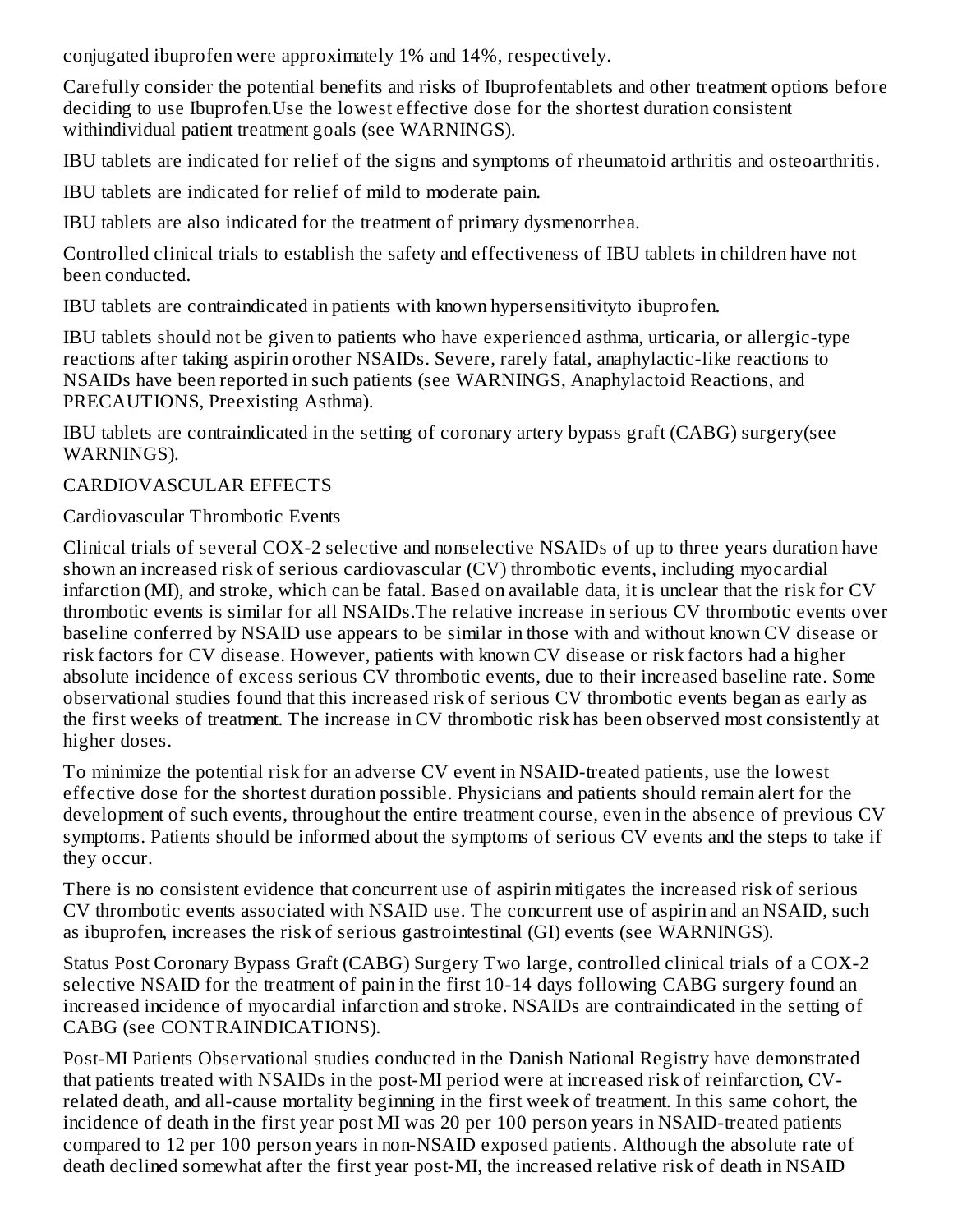users persisted over at least the next four years to follow-up.

Avoid the use of Ibuprofen in patients with a recent MI unless the benefits are expected to outweigh the risk of recurrent CV thrombotic events. If Ibuprofen is used in patients with a recent MI, monitor patients for signs of cardiac ischemia.

#### Hypertension

NSAIDs including IBU tablets, can lead to onset of new hypertensionor worsening of preexisting hypertension, either of which maycontribute to the increased incidence of CV events. Patients takingthiazides or loop diuretics may have impaired response to these therapieswhen taking NSAIDs. NSAIDs, including IBU tablets, should beused with caution in patients with hypertension. Blood pressure (BP)should be monitored closely during the initiation of NSAID treatmentand throughout the course of therapy.

## Heart Failure and Edema

The Coxib and traditional NSAID Trialists' Collaboration meta-analysis of randomized controlled trails demonstrated an approximately two-fold increase in hospitalizations for heart failure in COX-2 selective-treated patients and nonselective NSAID-treated patients compared to placebo-treated patients. In a Danish National Registry study of patients with heart failure, NSAID use increased the risk of MI, hospitalization for heart failure, and death. Additionally, fluid retention and edema have been observed in some patients treated with NSAIDs. Use of ibuprofen may blunt the CV effects of several therapeutic agents used to treat these medical conditions [e.g., diuretics, ACE inhibitors, or angiotensin receptor blockers (ARBs)] [See DRUG INTERACTIONS]. Avoid the use of IBU tablets in patients with severe heart failure unless the benefits are expected to outweigh the risk of worsening heart failure. If IBU tablets is used in patients with severe heart failure, monitor patients for signs of worsening heart failure.

Gastrointestinal Effects - Risk of Ulceration, Bleeding, and Perforation

NSAIDs, including IBU tablets, can cause serious gastrointestinal(GI) adverse events including inflammation, bleeding, ulceration, and perforation of the stomach, small intestine, or large intestine, which can be fatal. These serious adverse events can occur at any time, with or without warning symptoms, in patients treated with NSAIDs. Only one in five patients, who develop a serious upper GI adverse event on NSAID therapy, is symptomatic. Upper GI ulcers, gross bleeding, or perforation caused by NSAIDs occur in approximately 1% of patientstreated for 3-6 months, and in about 2-4% of patients treated for oneyear. These trends continue with longer duration of use, increasing the likelihood of developing a serious GI event at some time during the course of therapy. However, even short-term therapy is not without risk. NSAIDs should be prescribed with extreme caution in thosewith a prior history of ulcer disease or gastrointestinal bleeding.Patients with a prior history of peptic ulcer disease and/or gastrointestinal bleeding who use NSAIDs have a greater than 10-fold increased risk for developing a GI bleed compared to patients treatedwith neither of these risk factors. Other factors that increase the riskof GI bleeding in patients treated with NSAIDs include concomitant use of oral corticosteroids or anticoagulants, longer duration of NSAID therapy, smoking, use of alcohol, older age, and poor general health status. Most spontaneous reports of fatal GI events are in elderly or debilitated patients and therefore, special care should be taken in treating this population. To minimize the potential risk for an adverse GI event in patients treated with an NSAID, the lowest effective dose should be used for the shortest possible duration. Patients and physicians should remain alert for signs and symptoms of GIulcerations and bleeding during NSAID therapy and promptly initiate additional evaluation and treatment if a serious GI event is suspected.This should include discontinuation of the NSAID until a serious GI adverse event is ruled out. For high-risk patients, alternate therapies that do not involve NSAIDs should be considered.

# Renal Effects

Long-term administration of NSAIDs has resulted in renal papillary necrosis and other renal injury. Renal toxicity has also been seen in patients in whom renal prostaglandins have a compensatory role in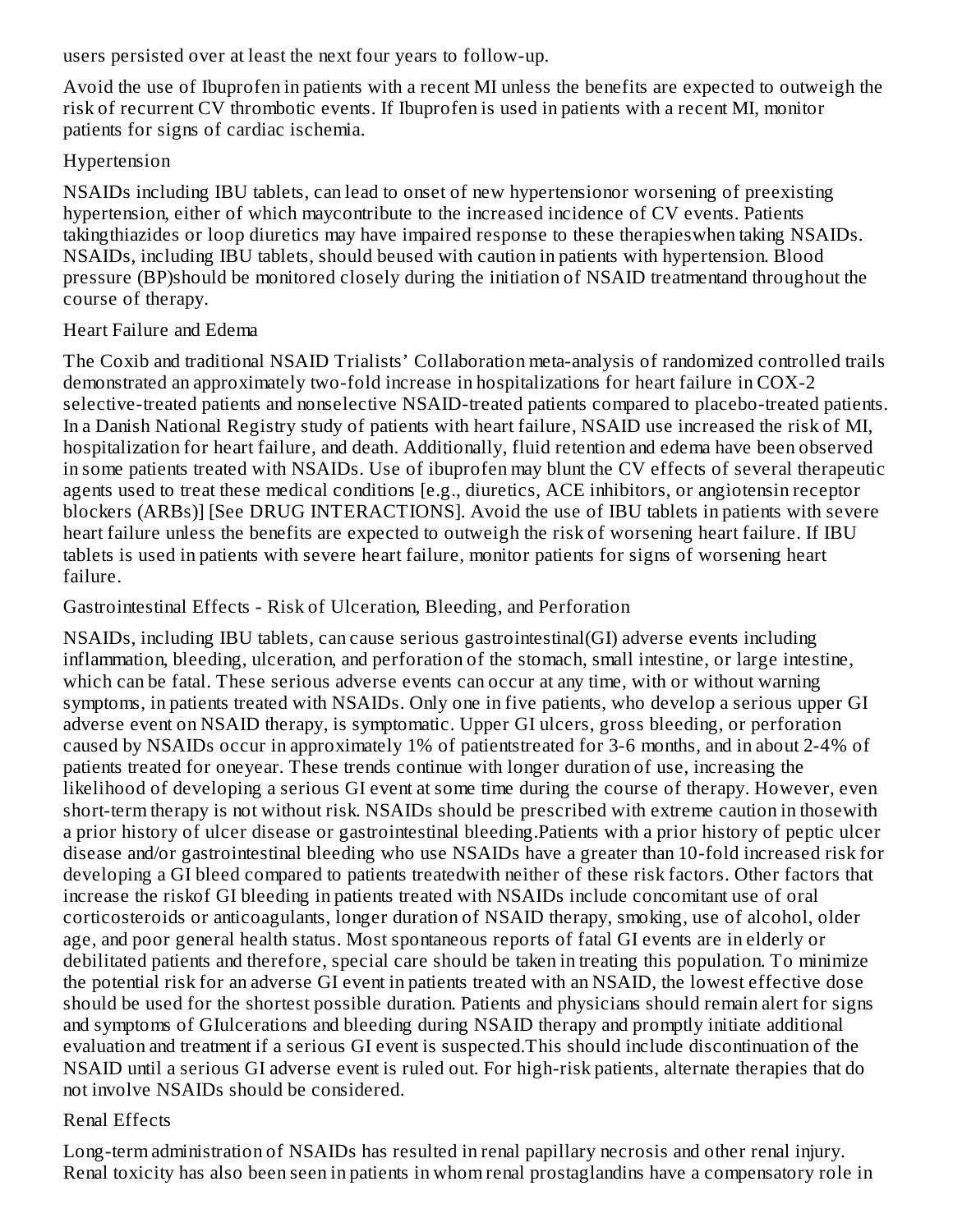the maintenance of renal perfusion. In these patients, administration of a NSAID may cause a dose dependent reduction in prostaglandin formation and, secondarily, in renal blood flow, which may precipitate overt renal decompensation. Patients at greatest riskof this reaction are those with impaired renal function, heart failure,liver dysfunction, those taking diuretics and ACE inhibitors, and the elderly. Discontinuation of NSAID therapy is usually followed by recovery to the pretreatment state.

#### Advanced Renal Disease

No information is available from controlled clinical studies regarding the use of Ibuprofen tablets in patients with advanced renal disease.Therefore, treatment with IBU tablets is not recommended in these patients with advanced renal disease. If IBU tablet therapy must be initiated, close monitoring of the patients renal function is advisable.

# Anaphylactoid Reactions

As with other NSAIDs, anaphylactoid reactions may occur inpatients without known prior exposure to IBU tablets. IBU tablets should not be given to patients with the aspirin triad. This symptom complex typically occurs in asthmatic patients who experience rhinitis with or without nasal polyps, or who exhibit severe, potentially fatal bronchospasm after taking aspirin or other NSAIDs (see CONTRAINDICATIONS and PRECAUTIONS, Preexisting Asthma).Emergency help should be sought in cases where an anaphylactoidreaction occurs.

## Skin Reactions

NSAIDs, including IBU tablets, can cause serious skin adverse events such as exfoliative dermatitis, Stevens-Johnson Syndrome(SJS), and toxic epidermal necrolysis (TEN), which can be fatal.These serious events may occur without warning. Patients should be informed about the signs and symptoms of serious skin manifestations and use of the drug should be discontinued at the first appearance of skin rash or any other sign of hypersensitivity.

# **Pregnancy**

In late pregnancy, as with other NSAIDs, IBU tablets should beavoided because it may cause premature closure of the ductus arteriosus.

# General

IBU tablets cannot be expected to substitute for corticosteroids orto treat corticosteroid insufficiency. Abrupt discontinuation of corticosteroidsmay lead to disease exacerbation. Patients on prolongedcorticosteroid therapy should have their therapy tapered slowly if adecision is made to discontinue corticosteroids.

The pharmacological activity of IBU tablets in reducing fever andinflammation may diminish the utility of these diagnostic signs indetecting complications of presumed noninfectious, painful conditions.

# Hepatic effects

Borderline elevations of one or more liver tests may occur in upto 15% of patients taking NSAIDs, including IBU tablets. These laboratoryabnormalities may progress, may remain unchanged, or maybe transient with continuing therapy. Notable elevations of ALT orAST (approximately three or more times the upper limit of normal)have been reported in approximately 1% of patients in clinical trialswith NSAIDs. In addition, rare cases of severe hepatic reactions,including jaundice, fulminant hepatitis, liver necrosis, and hepaticfailure, some of them with fatal outcomes have been reported. Apatient with symptoms and/or signs suggesting liver dysfunction, orwith abnormal liver test values, should be evaluated for evidence ofthe development of a more severe hepatic reaction while on therapywith IBU tablets. If clinical signs and symptoms consistent with liverdisease develop, or if systemic manifestations occur (e.g.,eosinophilia, rash, etc.), IBU tablets should be discontinued.

# Hematological effects

Anemia is sometimes seen in patients receiving NSAIDs, includingIBU tablets. This may be due to fluid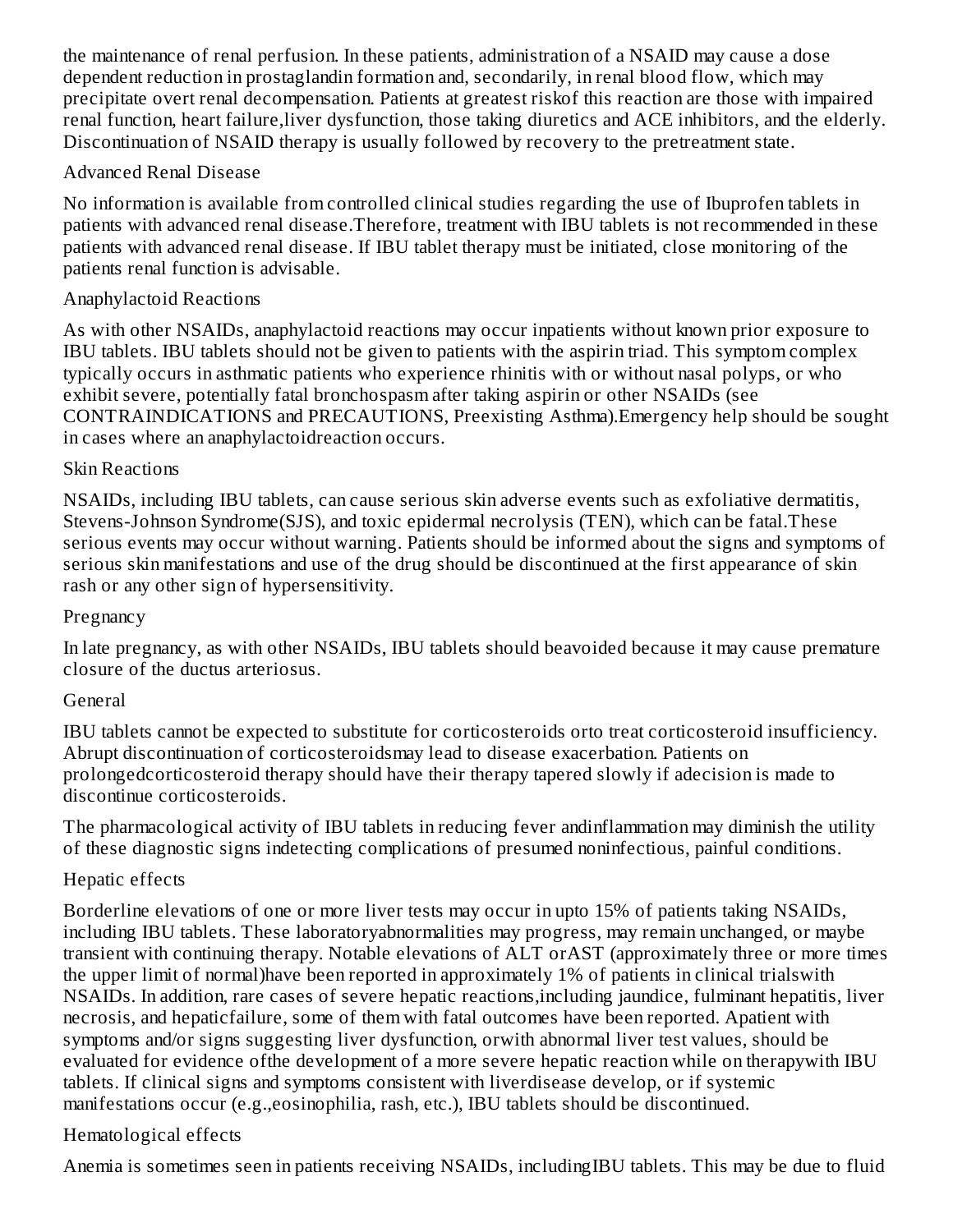retention, occult or gross GIblood loss, or an incompletely described effect upon erythropoiesis.Patients on long-term treatment with NSAIDs, including IBU tablets,should have their hemoglobin or hematocrit checked if they exhibitany signs or symptoms of anemia.

In two postmarketing clinical studies the incidence of a decreasedhemoglobin level was greater than previously reported. Decrease inhemoglobin of 1 gram or more was observed in 17.1% of 193patients on 1600 mg ibuprofen daily (osteoarthritis), and in 22.8% of189 patients taking 2400 mg of ibuprofen daily (rheumatoid arthritis).Positive stool occult blood tests and elevated serum creatinine levelswere also observed in these studies.

NSAIDs inhibit platelet aggregation and have been shown to prolongbleeding time in some patients. Unlike aspirin, their effect onplatelet function is quantitatively less, of shorter duration, and reversible.

Patients receiving IBU tablets who may be adversely affected byalterations in platelet function, such as those with coagulation disordersor patients receiving anticoagulants should be carefully monitored.

## Preexisting asthma

Patients with asthma may have aspirin-sensitive asthma. The useof aspirin in patients with aspirinsensitive asthma has been associatedwith severe bronchospasm, which can be fatal. Since cross reactivity,including bronchospasm, between aspirin and NSAIDs hasbeen reported in such aspirinsensitive patients, IBU tablets shouldnot be administered to patients with this form of aspirin sensitivityand should be used with caution in patients with preexisting asthma.

# Ophthalmological effects.

Blurred and/or diminished vision, scotomata, and/or changes incolor vision have been reported. If a patient develops such complaintswhile receiving IBU tablets, the drug should be discontinued, and thepatient should have an ophthalmologic examination which includescentral visual fields and color vision testing.

# Aseptic Meningitis

Aseptic meningitis with fever and coma has been observed on rareoccasions in patients on ibuprofen therapy. Although it is probablymore likely to occur in patients with systemic lupus erythematosusand related connective tissue diseases, it has been reported inpatients who do not have an underlying chronic disease. If signs orsymptoms of meningitis develop in a patient on IBU tablets, the possibilityof its being related to IBU tablets should be considered.

# Information for Patients

Patients should be informed of the following information beforeinitiating therapy with an NSAID and periodically during the course ofongoing therapy. Patients should also be encouraged to read theNSAID Medication Guide that accompanies each prescription dispensed

• Cardiovascular Thrombotic Events: Advise patients to be alert for the symptoms of cardiovascular thrombotic events, including chest pain, shortness of breath, weakness, or slurring of speech, and to report any of these symptoms to their health care provider immediately [see WARNINGS].

• IBU tablets, like other NSAIDs, can cause GI discomfort and, rarely,serious GI side effects, such as ulcers and bleeding, which mayresult in hospitalization and even death. Although serious GI tractulcerations and bleeding can occur without warning symptoms,patients should be alert for the signs and symptoms of ulcerationsand bleeding, and should ask for medical advice when observingany indicative signs or symptoms including epigastric pain, dyspepsia,melena, and hematemesis. Patients should be apprised of theimportance of this follow-up (see WARNINGS,Gastrointestinal Effects-Risk of Ulceration, Bleeding and Perforation).

• IBU tablets, like other NSAIDs, can cause serious skin side effectssuch as exfoliative dermatitis, SJS and TEN, which may result inhospitalization and even death. Although serious skin reactions mayoccur without warning, patients should be alert for the signs andsymptoms of skin rash and blisters, fever, or other signs of hypersensitivitysuch as itching, and should ask for medical advice whenobserving any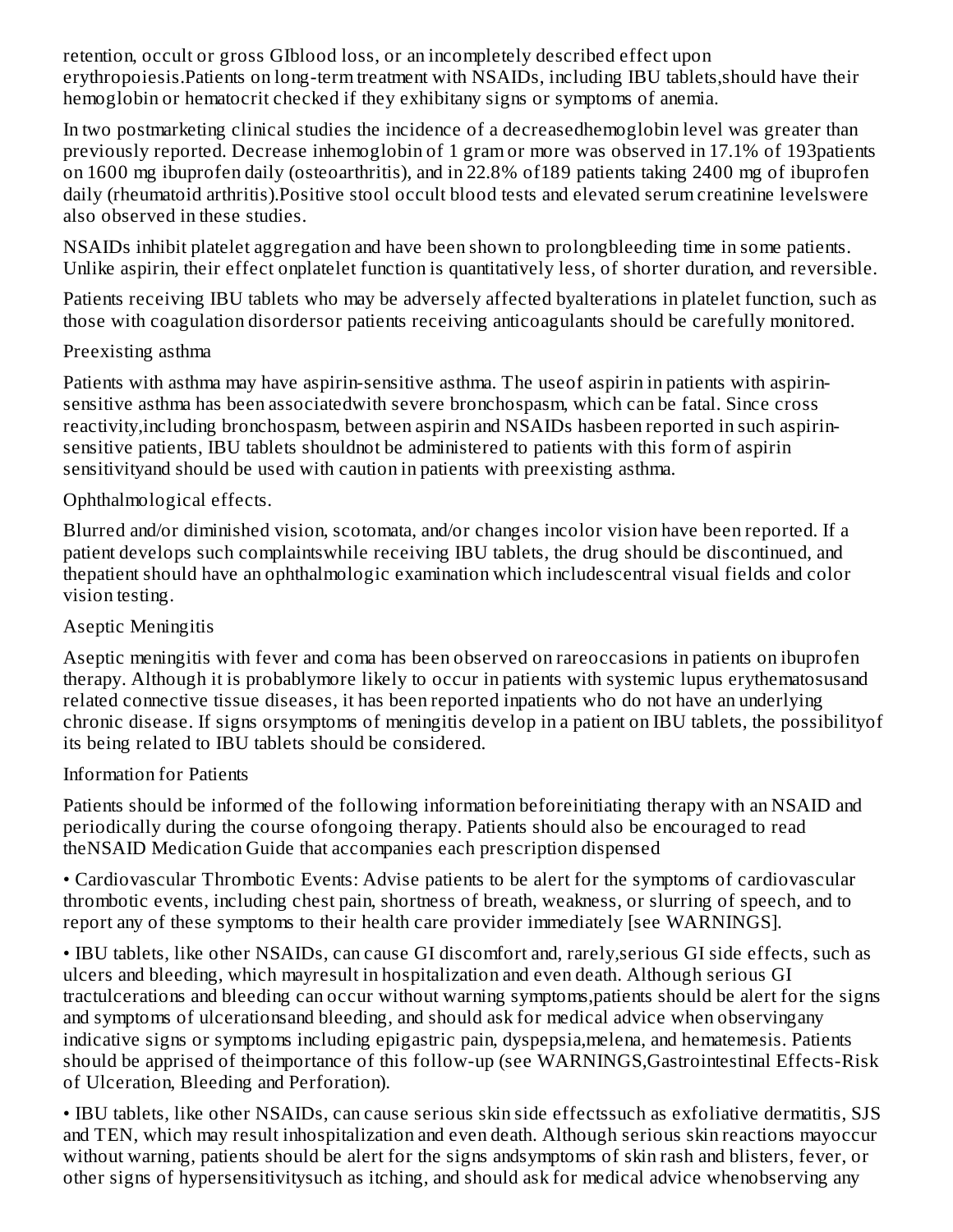indicative sign or symptoms. Patients should beadvised to stop the drug immediately if they develop any type ofrash and contact their physicians as soon as possible.

• Heart Failure and Edema: Advise patients to be alert for the symptoms of congestive heart failure including shortness of breath, unexplained weight gain, or edema and to contact their healthcare provider if such symptoms occur [see WARNINGS].

• Patients should be informed of the warning signs and symptoms ofhepatotoxicity (e.g., nausea, fatigue, lethargy, pruritus, jaundice,right upper quadrant tenderness and "flu-like" symptoms). If theseoccur, patients should be instructed to stop therapy and seek immediatemedical therapy.

• Patients should be informed of the signs of an anaphylactoid reaction(e.g. difficulty breathing, swelling of the face or throat). If theseoccur, patients should be instructed to seek immediate emergencyhelp (see WARNINGS).

• In late pregnancy, as with other NSAIDs, IBU tablets should beavoided because it may cause premature closure of the ductus arteriosus.

## Laboratory Tests

Because serious GI tract ulcerations and bleeding can occur withoutwarning symptoms, physicians should monitor for signs orsymptoms of GI bleeding. Patients on long-term treatment withNSAIDs should have their CBC and chemistry profile checked periodically.If clinical signs and symptoms consistent with liver or renaldisease develop, systemic manifestations occur (e.g., eosinophilia,rash etc.), or abnormal liver tests persist or worsen, IBU tabletsshould be discontinued.

## Drug Interactions

ACE-inhibitors:Reports suggest that NSAIDs may diminish the antihypertensiveeffect of ACEinhibitors. This interaction should be given considerationin patients taking NSAIDs concomitantly with ACE-inhibitors.

# Aspirin:

Pharmacodynamic studies have demonstrated interference with the antiplatelet activity of aspirin when ibuprofen 400 mg, given three times daily, is administered with enteric coated low-dose aspirin. The interaction exists even following a once-daily regimen of ibuprofen 400 mg, particularly when ibuprofen is dosed prior to aspirin. The interaction is alleviated if immediate-release low-dose aspirin is dosed at least 2 hours prior to a once daily regimen of ibuprofen; however, this finding cannot be extended to enteric-coated low-dose aspirin [see Clinical Pharmacology/Pharmacodynamics].

Because there may be an increased risk of cardiovascular events due to the interference of ibuprofen with the antiplatelet effect of aspirin, for patients taking low-dose aspirin for cardio protection who require analgesics, consider use of an NSAID that does not interfere with the antiplatelet effect of aspirin, or non-NSAID analgesics, where appropriate.

When IBU tablets are administered with aspirin, its protein bindingis reduced, although the clearance of free IBU tablets is notaltered. The clinical significance of this interaction is not known; however,as with other NSAIDs, concomitant administration of ibuprofenand aspirin is not generally recommended because of the potential forincreased adverse effects.

# **Diuretics**

Clinical studies, as well as post marketing observations, haveshown that Ibuprofen tablets can reduce the natriuretic effect-offurosemide and thiazides in some patients. This response has beenattributed to inhibition of renal prostaglandin synthesis. During concomitanttherapy with NSAIDs, the patient should be observed closelyfor signs of renal failure (see PRECAUTIONS, Renal Effects), aswell as to assure diuretic efficacy.

# Lithium

Ibuprofen produced an elevation of plasma lithium levels and areduction in renal lithium clearance in a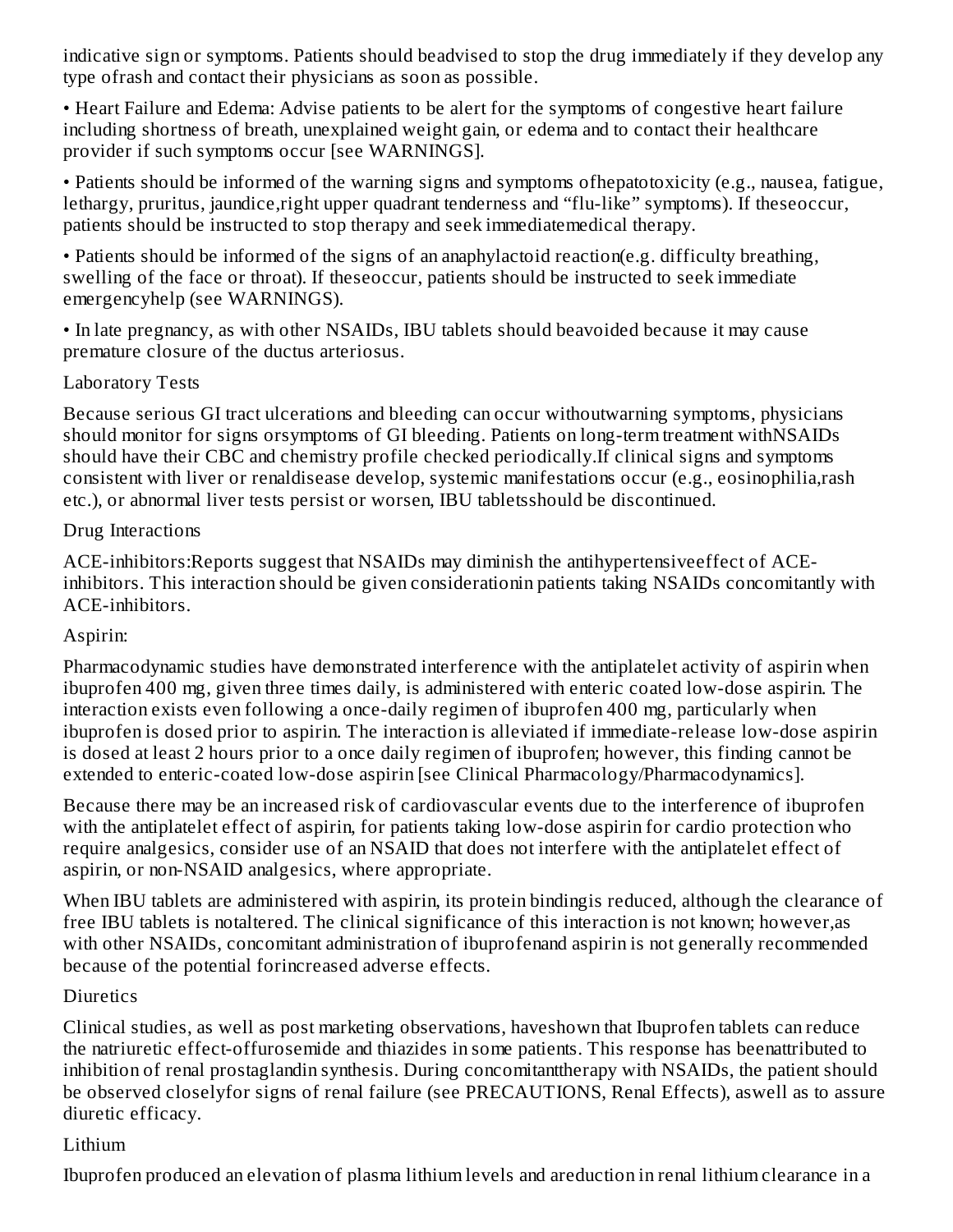study of eleven normal volunteers.The mean minimum lithium concentration increased 15%and the renal clearance of lithium was decreased by 19% during thisperiod of concomitant drug administration.This effect has been attributed to inhibition of renal prostaglandinsynthesis by ibuprofen. Thus, when ibuprofen and lithium are administeredconcurrently, subjects should be observed carefully for signsof lithium toxicity. (Read circulars for lithium preparation before useof such concurrent therapy.)

#### **Methotrexate**

NSAIDs have been reported to competitively inhibit methotrexateaccumulation in rabbit kidney slices. This may indicate that they couldenhance the toxicity of methotrexate. Caution should be used whenNSAIDs are administered concomitantly with methotrexate.

# Warfarin-type anticoagulants

Several short-term controlled studies failed to show that Ibuprofentablets significantly affected prothrombin times or a variety of otherclotting factors when administered to individuals on coumarintypeanticoagulants. However, because bleeding has been reported whenIBU tablets and other NSAIDs have been administered to patients oncoumarin-type anticoagulants, the physician should be cautiouswhen administering IBU tablets to patients on anticoagulants. Theeffects of warfarin and NSAIDs on GI bleeding are synergistic, suchthat the users of both drugs together have a risk of serious GI bleedinghigher than users of either drug alone.

# H-2 Antagonists

In studies with human volunteers, co-administration of cimetidineor ranitidine with ibuprofen had no substantive effect on ibuprofenserum concentrations.

# Pregnancy

# Teratogenic effects: Pregnancy Category C

Reproductive studies conducted in rats and rabbits have notdemonstrated evidence of developmental abnormalities. However,animal reproduction studies are not always predictive of humanresponse. There are no adequate and well-controlled studies in pregnantwomen. Ibuprofen should be used in pregnancy only if thepotential benefit justifies the potential risk to the fetus.

# Nonteratogenic effects

Because of the known effects of NSAIDs on the fetal cardiovascularsystem (closure of ductus arteriosus), use during late pregnancyshould be avoided.

# Labor and Delivery

In rat studies with NSAIDs, as with other drugs known to inhibitprostaglandin synthesis, an increased incidence of dystocia, delayedparturition, and decreased pup survival occurred. The effects of IBUtablets on labor and delivery in pregnant women are unknown.

# Nursing Mothers

It is not known whether this drug is excreted in human milk.Because many drugs are excreted in humanmilk and because of thepotential for serious adverse reactions in nursing infants from IBUtablets, a decision should be made whether to discontinue nursing ordiscontinue the drug, taking into account the importance of the drugto the mother.

# Pediatric Use

Safety and effectiveness of IBU tablets in pediatric patients havenot been established.

# Geriatric Use

As with any NSAIDs, caution should be exercised in treating theelderly (65 years and older).

The most frequent type of adverse reaction occurring withIbuprofen tablets is gastrointestinal. In controlled clinical trials thepercentage of patients reporting one or more gastrointestinal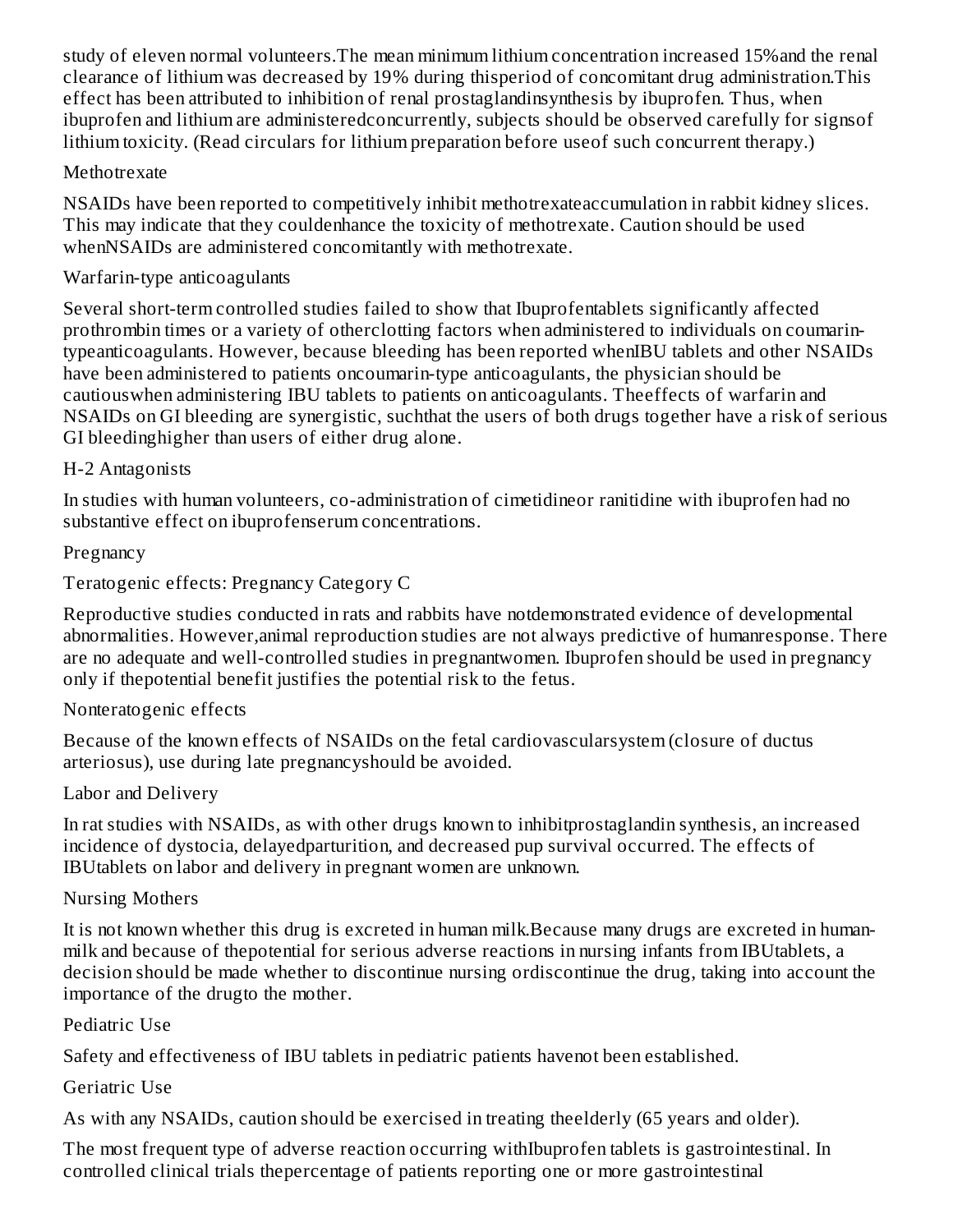complaintsranged from 4% to 16%.

In controlled studies when Ibuprofen tablets were compared toaspirin and indomethacin in equally effective doses, the overall incidenceof gastrointestinal complaints was about half that seen in eitherthe aspirin- or indomethacin-treated patients.

Adverse reactions observed during controlled clinical trials at anincidence greater than 1% are listed in the table. Those reactions listedin Column one encompass observations in approximately 3,000patients. More than 500 of these patients were treated for periods ofat least 54 weeks.

Still other reactions occurring less frequently than 1 in 100 werereported in controlled clinical trials and from marketing experience.These reactions have been divided into two categories: Column twoof the table lists reactions with therapy with Ibuprofen tablets wherethe probability of a causal relationship exists: for the reactions inColumn three, a causal relationship with Ibuprofen tablets has notbeen established.

Reported side effects were higher at doses of 3200 mg/day thanat doses of 2400 mg or less per day in clinical trials of patients withrheumatoid arthritis. The increases in incidence were slight and stillwithin the ranges reported in the table.

#### [table]

Approximately 11⁄2 hours after the reported ingestion of from 7 to10 Ibuprofen tablets (400 mg), a 19 month old child weighing 12 kgwas seen in the hospital emergency room, apneic and cyanotic,responding only to painful stimuli. This type of stimulus, however,was sufficient to induce respiration. Oxygen and parenteral fluidswere given; a greenish-yellow fluid was aspirated from the stomachwith no evidence to indicate the presence of ibuprofen. Two hoursafter ingestion the child's condition seemed stable; she still respondedonly to painful stimuli and continued to have periods of apnea lastingfrom 5 to 10 seconds. She was admitted to intensive care andsodium bicarbonate was administered as well as infusions of dextroseand normal saline. By four hours post-ingestion she could bearoused easily, sit by herself and respond to spoken commands.Blood level of ibuprofen was 102.9 μg/mL approximately 81⁄2 hoursafter accidental ingestion. At 12 hours she appeared to be completelyrecovered.

In two other reported cases where children (each weighingapproximately 10 kg) accidentally, acutely ingested approximately120 mg/kg, there were no signs of acute intoxication or late sequelae.Blood level in one child 90 minutes after ingestion was 700 μg/mL —about 10 times the peak levels seen in absorption-excretion studies.A 19-year old male who had taken 8,000 mg of ibuprofen over aperiod of a few hours complained of dizziness, and nystagmus wasnoted. After hospitalization, parenteral hydration and three days bedrest, he recovered with no reported sequelae.

In cases of acute overdosage, the stomach should be emptied byvomiting or lavage, though little drug will likely be recovered if morethan an hour has elapsed since ingestion. Because the drug is acidicand is excreted in the urine, it is theoretically beneficial to administeralkali and induce diuresis. In addition to supportive measures, the useof oral activated charcoal may help to reduce the absorption andreabsorption of Ibuprofen tablets.

Carefully consider the potential benefits and risks of IBU tabletsand other treatment options before deciding to use IBU tablets. Usethe lowest effective dose for the shortest duration consistent withindividual patient treatment goals (see WARNINGS).

After observing the response to initial therapy with IBU tablets, thedose and frequency should be adjusted to suit an individual patient'sneeds.Do not exceed 3200 mg total daily dose. If gastrointestinal complaintsoccur, administer IBU tablets with meals or milk.

Rheumatoid arthritis and osteoarthritis, including flare-ups ofchronic disease:

Suggested Dosage: 1200 mg-3200 mg daily (400 mg, 600 mg or800 mg tid or qid). Individual patients may show a better responseto 3200 mg daily, as compared with 2400 mg, although in well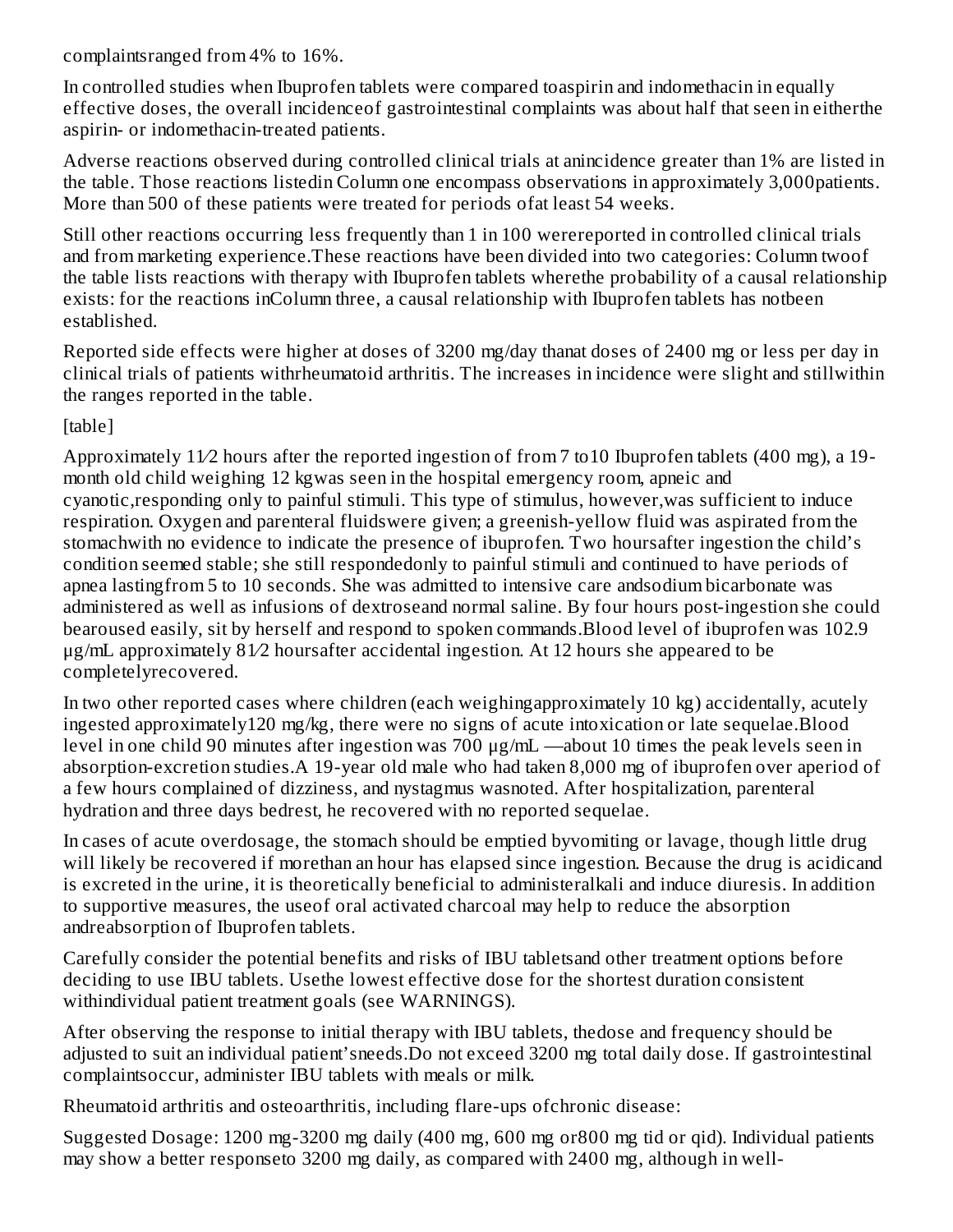controlledclinical trials patients on 3200 mg did not show a better meanresponse in terms of efficacy. Therefore, when treating patients with3200 mg/day, the physician should observe sufficient increased clinicalbenefits to offset potential increased risk.The dose should be tailored to each patient, and may be loweredor raised depending on the severity of symptoms either at time of initiatingdrug therapy or as the patient responds or fails to respond.In general, patients with rheumatoid arthritis seem to require higherdoses of IBU tablets than do patients with osteoarthritis.

The smallest dose of IBU tablets that yields acceptable controlshould be employed. A linear blood level dose-response relationshipexists with single doses up to 800 mg (See CLINICAL PHARMACOLOGYfor effects of food on rate of absorption).

The availability of three tablet strengths facilitates dosage adjustment.In chronic conditions, a therapeutic response to therapy with IBU tablets is sometimes seen in a few days to a week but most often isobserved by two weeks. After a satisfactory response has beenachieved, the patient's dose should be reviewed and adjusted asrequired.

Mild to moderate pain:

400 mg every 4 to 6 hours as necessaryfor relief of pain.In controlled analgesic clinical trials, doses of Ibuprofen tabletsgreater than 400 mg were no more effective than the 400 mg dose.

Dysmenorrhea:

For the treatment of dysmenorrhea, beginningwith the earliest onset of such pain, IBU tablets should be given in adose of 400 mg every 4 hours as necessary for the relief of pain.

IBU tablets are available in the following strengths, colors and sizes:

400 mg (white, oval, debossed 4I)

Bottles of 90

Bottles of 100

Bottles of 500 (PACKAGE NOT CHILD-RESISTANT)

600 mg (white, caplet, debossed 6I)

Bottles of 30

Bottles of 50

Bottles of 90

Bottles of 100

Bottles of 500 (PACKAGE NOT CHILD-RESISTANT)

800 mg (white, caplet, debossed 8I)

Bottles of 30

Bottles of 50

Bottles of 60

Bottles of 90

Bottles of 100

Bottles of 500 (PACKAGE NOT CHILD-RESISTANT)

Store at room temperature. Avoid excessive heat 40°C (104°F).

Manufactured by:

Dr. Reddy's Laboratories Louisiana, LLC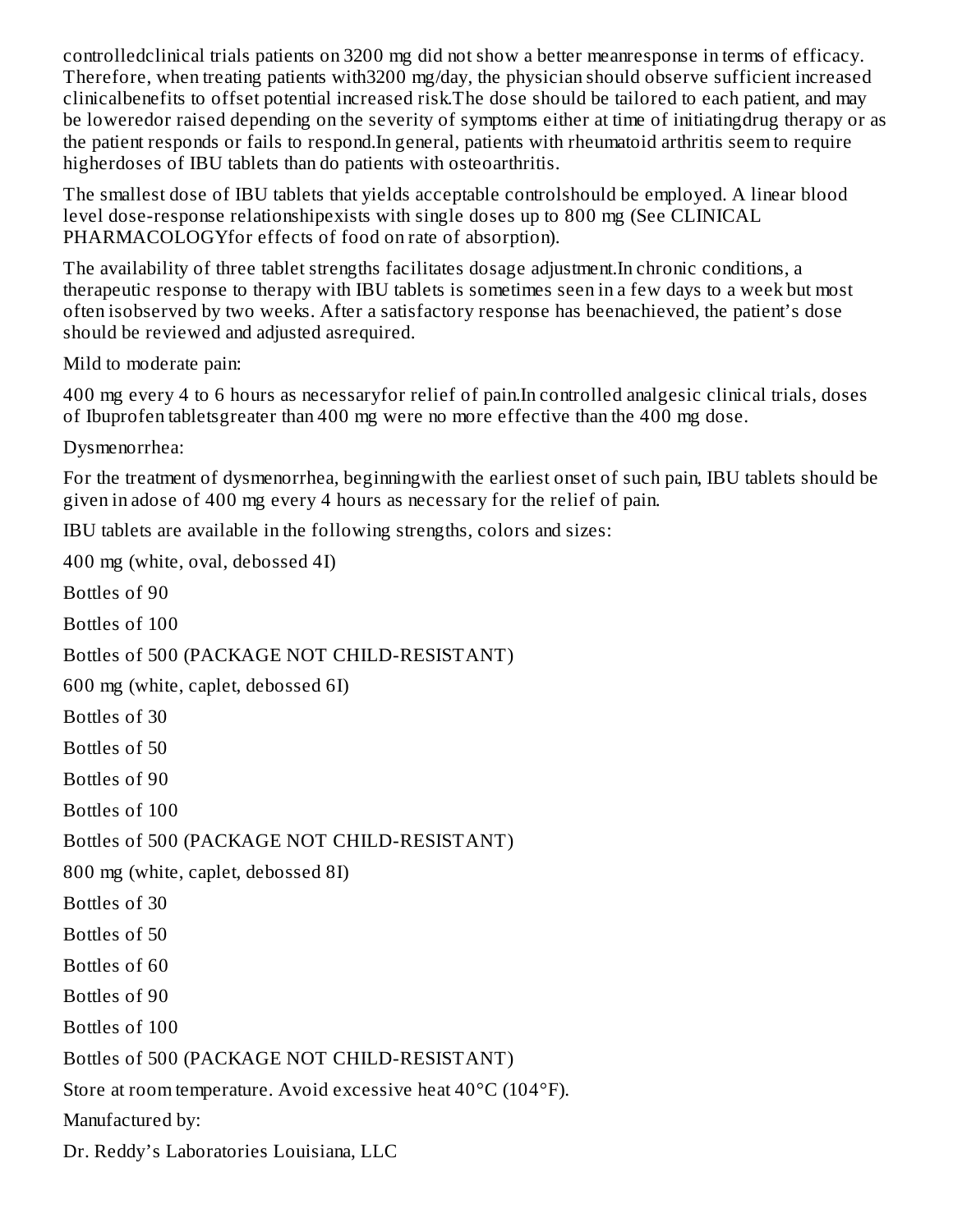Shreveport, LA 71106 USA

Revised: April 2019

Medication Guide forNon-Steroidal Anti-Inflammatory Drugs (NSAIDs)

What it the most important information I should know about medicines called Non-Steroidal Anti-Inflammatory Drugs (NSAIDs)?

NSAIDs can cause serious side effects, including:

• Increased risk of a heart attack or stroke that can lead to death. This risk may happen early in treatment and may increase:

- ° with increasing doses of NSAIDs
- ° with longer use of NSAIDs

Do not take NSAIDs right before or after a heart surgery called a "coronary artery bypass graft (CABG)."

Avoid taking NSAIDs after a recent heart attack, unless your healthcare provider tells you to. You may have an increased risk of another heart attack if you take NSAIDs after a recent heart attack.

•Increased risk of bleeding, ulcers, and tears (perforation) of the esophagus (tube leading from the mouth to the stomach), stomach and intestines:

° anytime during use

- ° without warning symptoms
- ° that may cause death

The risk of getting an ulcer or bleeding increases with:

° past history of stomach ulcers, or stomach or intestinal bleeding with use of NSAIDs

° taking medicines called "corticosteroids", "anticoagulants", "SSRIs", or "SNRIs"

° increasing use of NSAIDs

- ° longer use of NSAIDs
- ° smoking
- ° drinking alcohol
- ° older age
- ° poor health
- ° advanced liver disease
- ° bleeding problems

NSAIDs should only be used:

- ° exactly as prescribed
- ° at the lowest dose possible for your treatment
- ° for the shortest time needed

# What are NSAIDs?

NSAIDs are used to treat pain and redness, swelling, and heat (inflammation) from medical conditions such as different types of arthritis, menstrual cramps, and other types of short-term pain.

Who should not NSAIDs?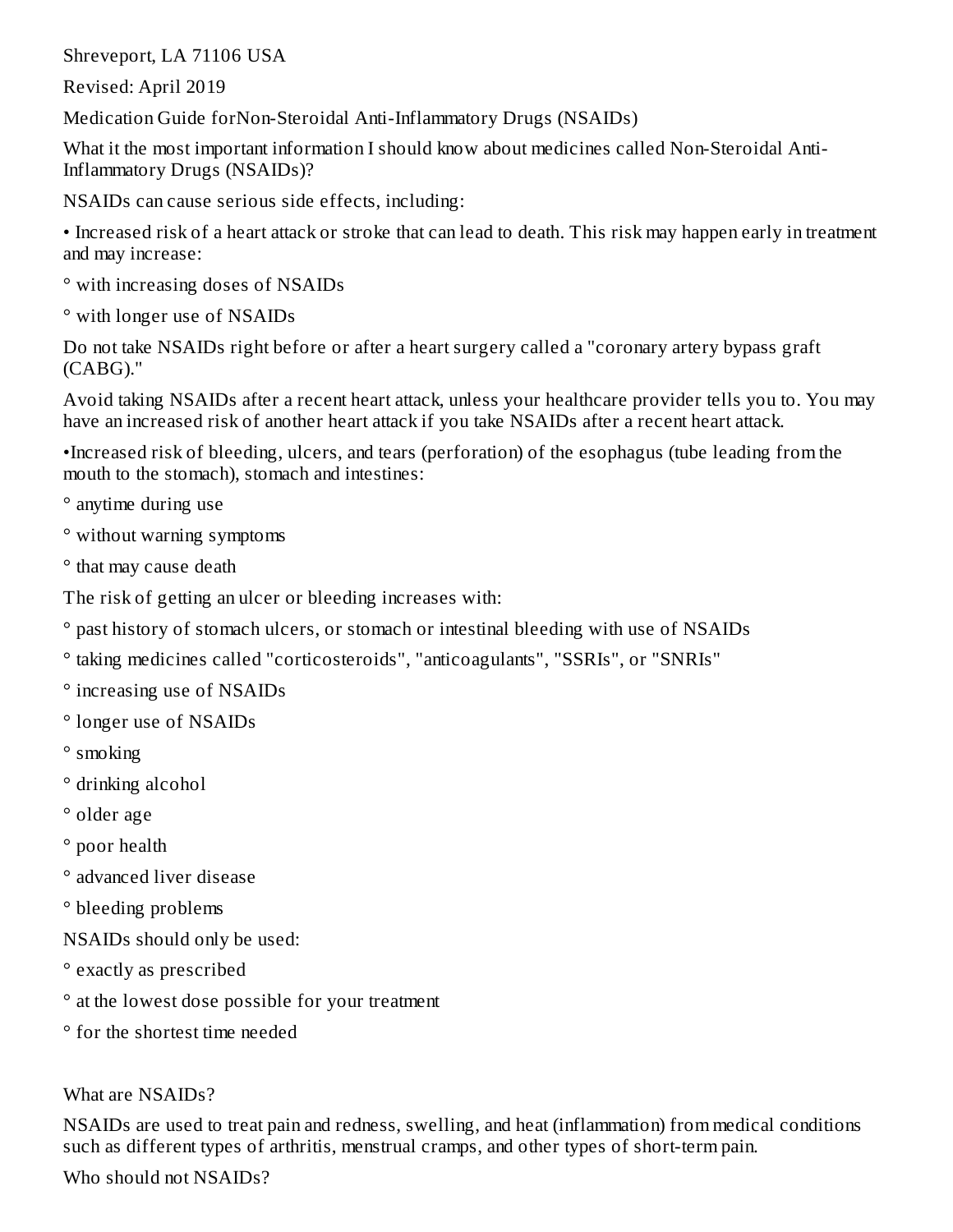Do not take NSAIDs:

- if you had an asthma attack, hives, or other allergic reaction with aspirin or any other NSAIDs
- right before or after heart bypass surgery

Before taking NSAIDs, tell your healthcare provider about all your medical conditions, including if you:

- have liver or kidney problems
- have high blood pressure
- have asthma

• are pregnant or plan to become pregnant. Talk to your healthcare provider if you are considering taking NSAIDs during pregnancy. You should not take NSAIDs after 29 weeks or pregnancy.

• are breastfeeding or plan to breast feed

Tell your healthcare provider about all of the medicines you take, including prescription or over-thecounter medicines, vitamins or herbal supplements. NSAIDs and some other medicines can interact with each other and cause serious side effects. Do not start taking any new medicine without talking to your healthcare provider first.

What are the possible side effects of NSAIDs?

NSAIDs can cause serious side effects, including:

See "What is the most important information I should know about medicines called Nonsterodial Anti-Inflammatory Drugs (NSAIDs)?"

- new or worse high blood pressure low red blood cells (anemia)
- heart failure life-threatening skin reactions
- liver problems including liver failure life-threatening allergic reactions
- kidney problems including kidney failure

• Other side effects of NSAIDs include: stomach pain, constipation, diarrhea, gas, heartburn, nausea, vomiting, and dizziness.

Get emergency help right away if you have any of the following symptoms:

- shortness of breath or trouble breathing slurred speech
- chest pain swelling of the face or throat
- weakness in one part or side of your body

Stop your NSAID medicine and call your healthcare provider right away if you have any of the following symptoms:

• nausea • vomit blood

• more tired or weaker than usual • there is blood in your bowel movement or it is black and sticky like tar

- diarrhea unusual weight gain
- itching skin rash or blisters with fever
- your skin or eyes look yellow swelling of the arms, legs, hands and feet
- indigestion or stomach pain flu-like symptoms

If you take too much of your NSAIDs, call your healthcare provider or get medical help right away.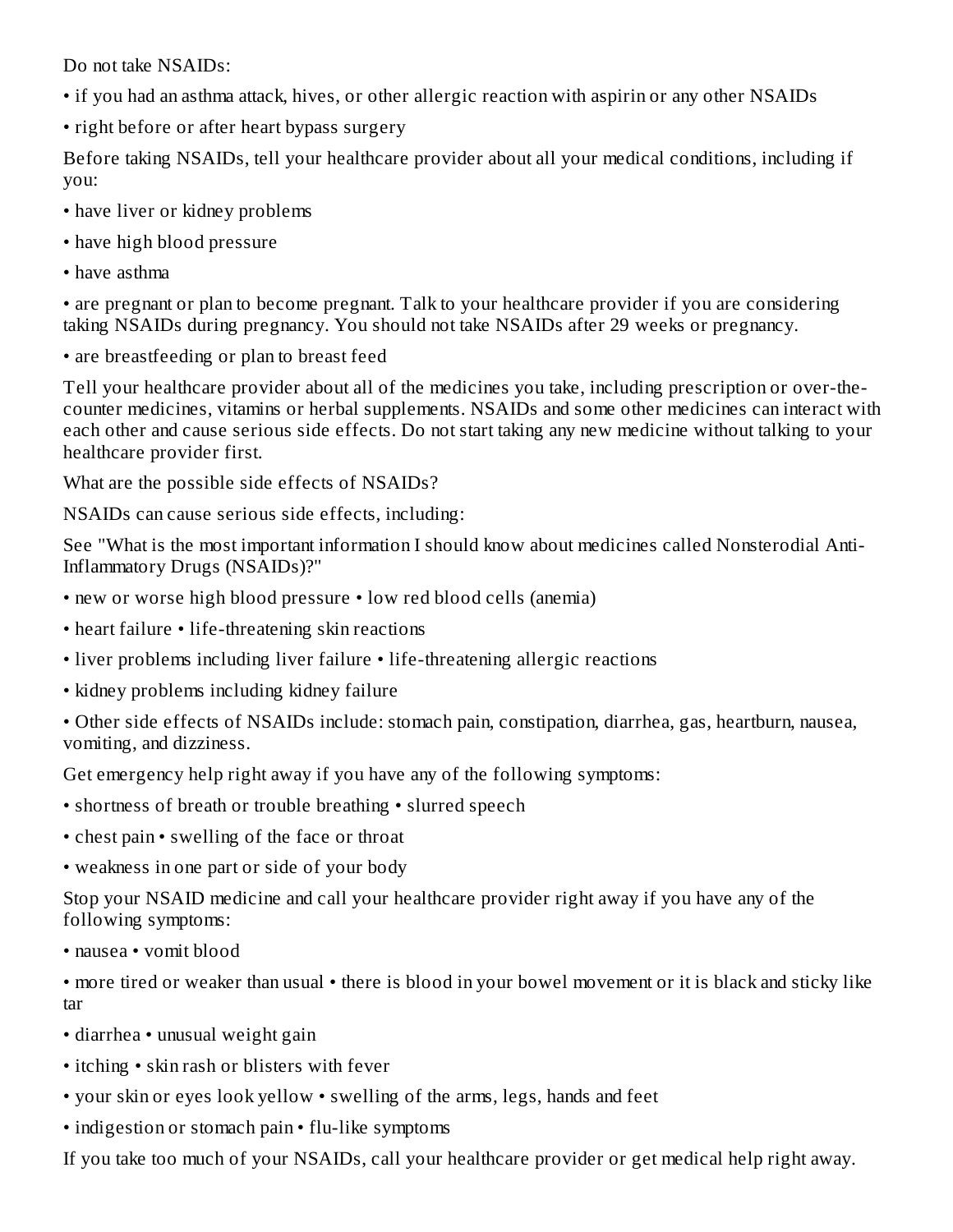These are not all the possible side effects of NSAIDs. For more information, ask your healthcare provider or pharmacist about NSAIDs.

Call your doctor for medical advice about side effects. You may report side effects to FDA at 1-800- FDA-1088.

Other information about NSAIDs

•Aspirin is an NSAID but it does not increase the chance of a heart attack. Aspirin can cause bleeding in the brain, stomach, and intestines. Aspirin can also cause ulcers in the stomach and intestines.

• Some of NSAIDs are sold in lower doses without a prescription (over-the-counter) Talk to your healthcare provider before using over- the-counter NSAIDs for more than 10 days.

General information about the safe and effective use of NSAIDs

Medicines are sometimes prescribed for purposes other than those listed in a Medication Guide. Do not us NSAIDs for a condition for which it was not prescribed. Do not give NSAIDs to other people, even if they have the same symptoms that you have. It may harm them.

If you would like more information about NSAIDs, talk with your healthcare provider. You can ask your pharmacist or healthcare provider for information about NSAIDs that is written for professionals.

IBU™ Ibuprofen Tablets USP 400 mg, 600 mg, and 800 mg Rx - ANDA# 075682

Manufacturing facility: Dr. Reddy's Laboratories Louisiana, LLC - Shreveport, LA 71106 USA

Distributed by: Dr. Reddy's Laboratories, Inc.

For more info, call/contact: 1-888-375-3784

This Medication Guide has been approved by the U.S. Food and Drug Administration

Revised: April 2019

| degrees F.                                                                                                                                                                                                                         | NDC 61919-960-72<br><b>IBUPROFEN</b>                                                                                                                                                                  | 벌벌 <sup>1</sup> IBUPROFEN 600mg<br>SAMPL<br>SAMPL<br>NDC 61919-960-72 120 Tabs<br>I Lot SAMPLE Exp 10/31/21<br>Mfg NDC 55111-683-05<br>ទី                  |
|------------------------------------------------------------------------------------------------------------------------------------------------------------------------------------------------------------------------------------|-------------------------------------------------------------------------------------------------------------------------------------------------------------------------------------------------------|------------------------------------------------------------------------------------------------------------------------------------------------------------|
| Caution: Federal law prohibits transfer of this drug to any<br>person other than the patient for whom it was prescribed.<br>Dosage: See package insert. Store between 68-77 degrees<br>For RX ONLY. Keep out of reach of children. | <b>120 Tabs</b><br>600mg                                                                                                                                                                              | LE 8/12/2019<br>₹<br>IBUPROFEN 600mg<br>Э<br>NDC 61919-960-72 120 Tabs<br><b>SAMPL</b><br>Lot SAMPLE Exp 10/31/21<br>Mfg NDC 55111-683-05                  |
|                                                                                                                                                                                                                                    | <b>Generic For: MOTRIN</b><br>Each tablet contains: Ibuprofen, USP 600 mg                                                                                                                             | aboratorles<br><b>IBUPROFEN 600mg</b><br>NDC 61919-960-72 120 Tabs<br>ige<br><b>B1 Lot SAMPLE Exp 10/31/21</b><br>Reddy<br><b>E21 Mfg NDC 55111-683-05</b> |
|                                                                                                                                                                                                                                    | After: 10/31/21<br>Discard<br>Lot# SAMPLE<br>$61919 - 960 - 72$<br>Prod# 960-72<br><b>SAMPLE</b><br>Dawsonville,<br>Packaged and<br>Distributed By:<br><b>DIRECT</b><br>10/31/21<br>GA 30534<br>AX229 | Shreveport,<br><b>IBUPROFEN 600mg</b><br>Mfg By: Dr<br>5511<br>NDC 61919-960-72 120 Tabs<br>E GI Lot SAMPLE Exp 10/31/21<br>Mfg NDC 55111-683-05           |

| <b>IBUPROFEN</b>               |                         |                    |                              |
|--------------------------------|-------------------------|--------------------|------------------------------|
| ibuprofen tablet               |                         |                    |                              |
|                                |                         |                    |                              |
| <b>Product Information</b>     |                         |                    |                              |
| <b>Product Type</b>            | HUMAN PRESCRIPTION DRUG | Item Code (Source) | NDC:61919-960(NDC:55111-683) |
| <b>Route of Administration</b> | ORAL                    |                    |                              |
|                                |                         |                    |                              |